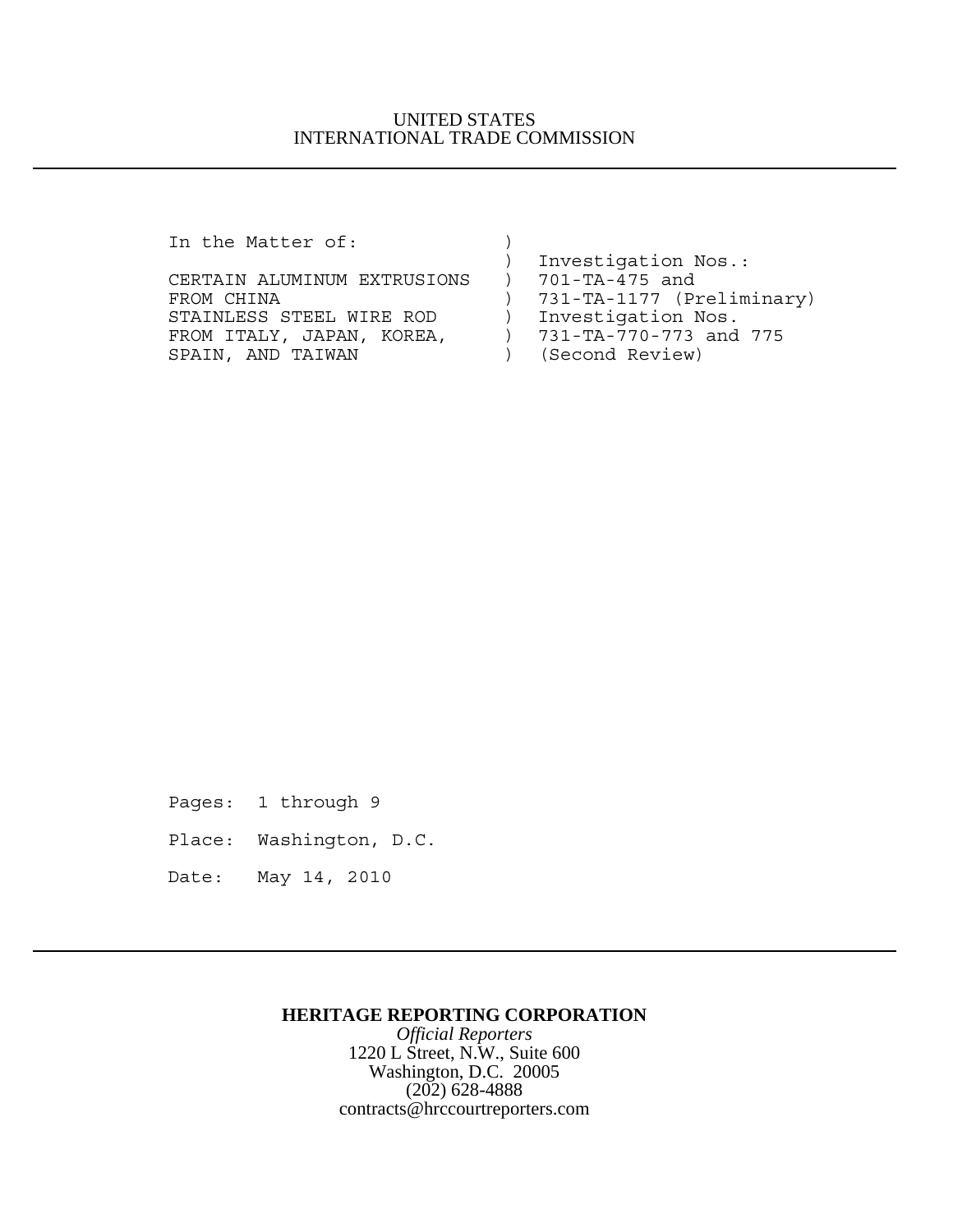THE UNITED STATES INTERNATIONAL TRADE COMMISSION

| In the Matter of:                            |                           |
|----------------------------------------------|---------------------------|
|                                              | Investigation Nos.:       |
| CERTAIN ALUMINUM EXTRUSIONS ) 701-TA-475 and |                           |
| FROM CHINA                                   | 731-TA-1177 (Preliminary) |
| STAINLESS STEEL WIRE ROD                     | Investigation Nos.        |
| FROM ITALY, JAPAN, KOREA,                    | 731-TA-770-773 and 775    |
| SPAIN, AND TAIWAN                            | (Second Review)           |
|                                              |                           |

Friday, May 14, 2010

Room No. 101 U.S. International Trade Commission 500 E Street, S.W. Washington, D.C.

The Commission meeting commenced, pursuant to Notice, at 10:00 a.m., before the Commissioners of the United States International Trade Commission, the Honorable SHARA L. ARANOFF, Chairman, presiding. APPEARANCES:

On behalf of the International Trade Commission:

Commissioners:

SHARA L. ARANOFF, CHAIRMAN DANIEL R. PEARSON, VICE CHAIRMAN DEANNA TANNER OKUN, COMMISSIONER CHARLOTTE R. LANE, COMMISSIONER (Via Telephone) IRVING A. WILLIAMSON, COMMISSIONER DEAN A. PINKERT, COMMISSIONER (Via Telephone)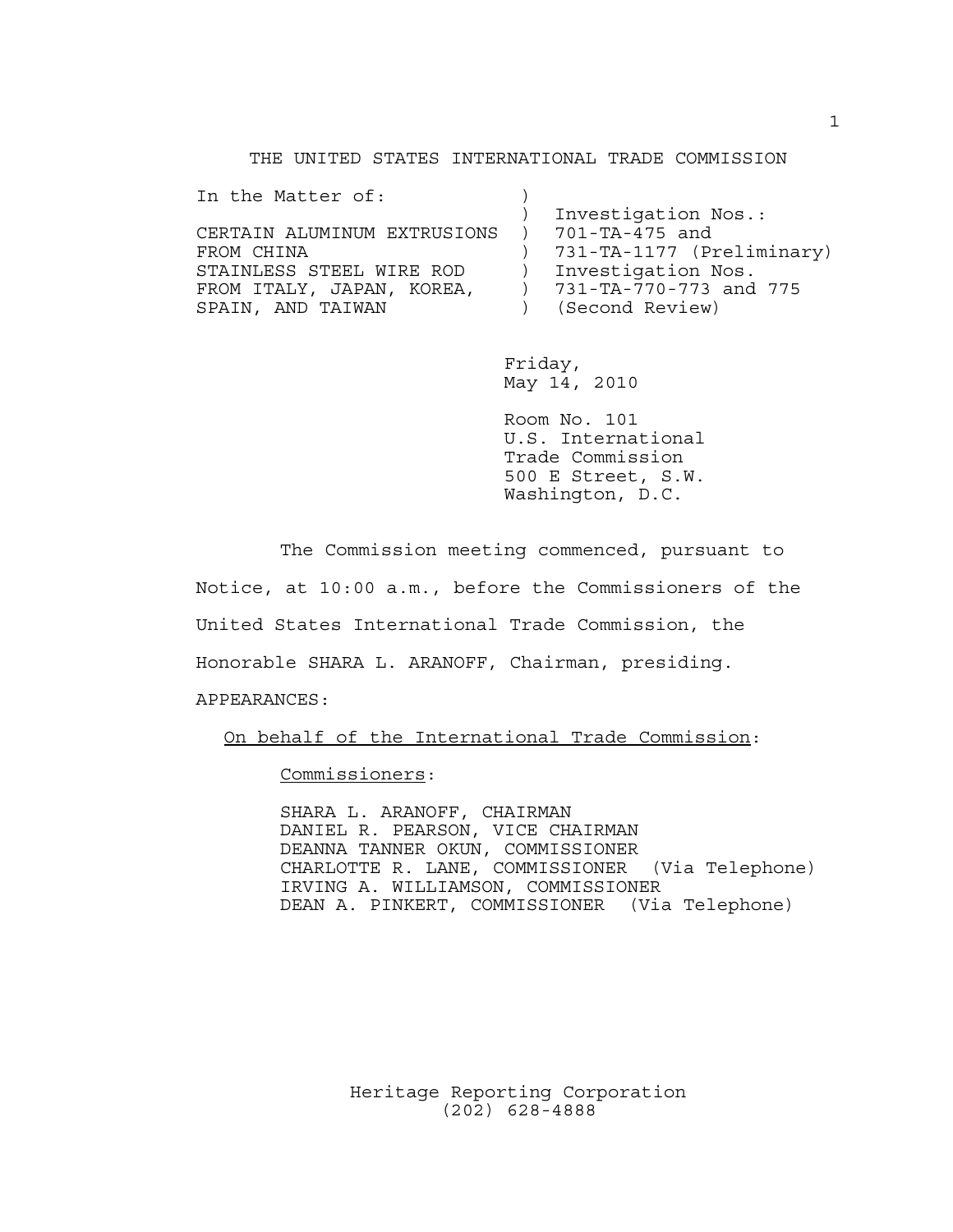APPEARANCES: (cont'd.)

Staff, Investigation Nos. 701-TA-475 and 731-TA-1177 (Preliminary):

MARILYN R. ABBOTT, SECRETARY TO THE COMMISSION SHARON BELLAMY, HEARINGS AND MEETINGS ASSISTANT RUSSELL DUNCAN, INVESTIGATOR VINCENT DeSAPIO, INTERNATIONAL TRADE ANALYST JAMES FETZER, ECONOMIST DAVID BOYLAND, ACCOUNTANT/AUDITOR MARK BERNSTEIN, ATTORNEY JAMES McCLURE, SUPERVISORY INVESTIGATOR

Staff, Investigation Nos. 731-TA-770-773 and 775 (Second Review:

MARILYN R. ABBOTT, SECRETARY TO THE COMMISSION SHARON BELLAMY, HEARINGS AND MEETINGS ASSISTANT EDWARD PETRONZIO, INVESTIGATOR GERALD HOUCK, INTERNATIONAL TRADE ANALYST JOHN BENEDETTO, ECONOMIST CHARLES YOST, ACCOUNTANT/AUDITOR MARY JANE ALVES, ATTORNEY DOUGLAS CORKRAN, SUPERVISORY INVESTIGATOR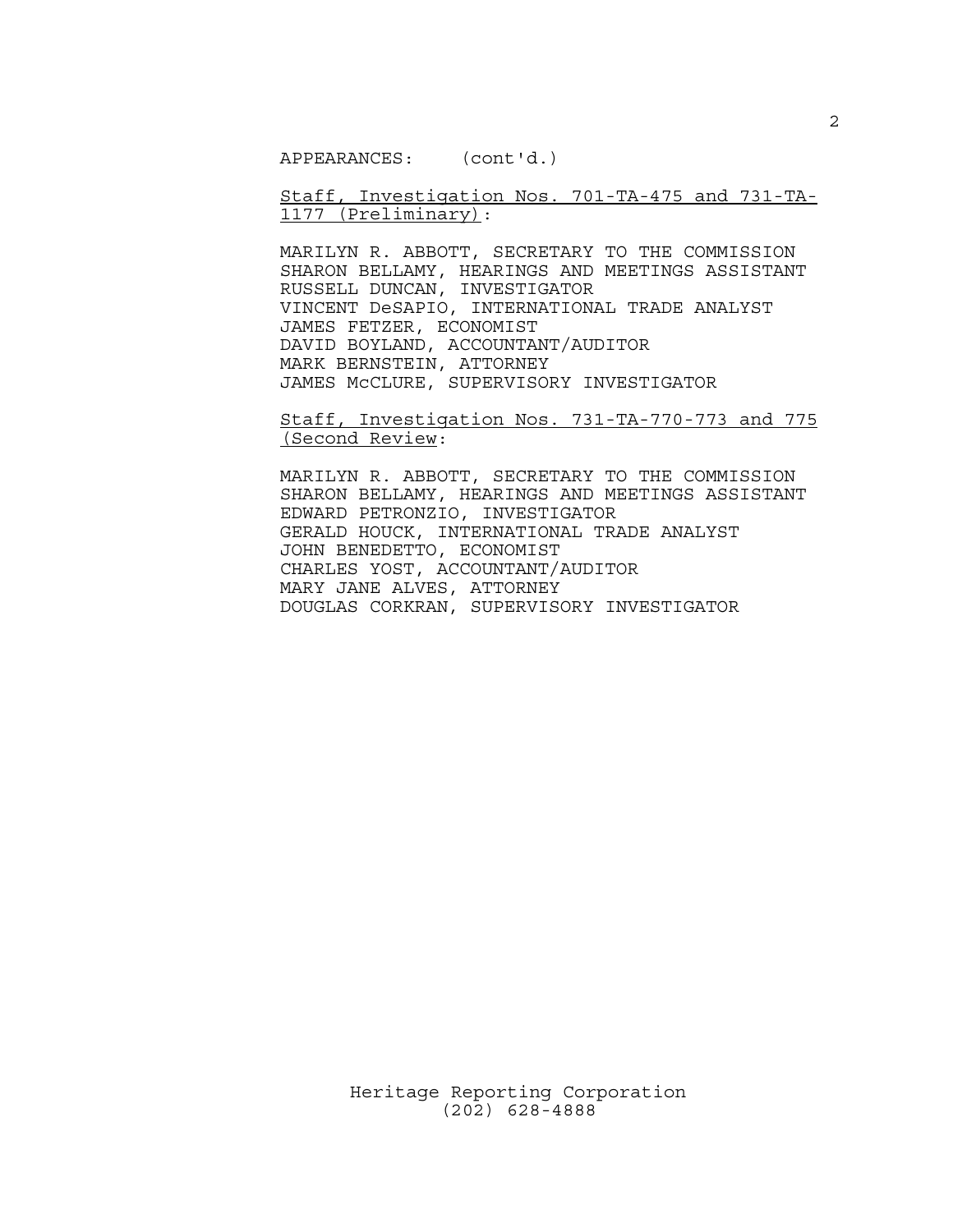## I N D E X

3

| AGENDA FOR FUTURE MEETING: NONE                                                                                                                    | 4              |
|----------------------------------------------------------------------------------------------------------------------------------------------------|----------------|
| MINUTES: NONE                                                                                                                                      | 4              |
| RATIFICATION LIST: NONE                                                                                                                            | 4              |
| INV. NOS. $701-TA-475$ and $731-TA-1177$ (PRELIMINARY)<br>(CERTAIN ALUMINUM EXTRUSIONS FROM CHINA) --<br>BRIEFING AND VOTE                         | $\overline{4}$ |
| INV. NOS. 731-TA-770-773 and 775 (SECOND REVIEW)<br>(STAINLESS STEEL WIRE ROD FROM ITALY, JAPAN,<br>KOREA, SPAIN, AND TAIWAN) -- BRIEFING AND VOTE | 6              |
| OUTSTANDING ACTION JACKETS: NONE                                                                                                                   | 4              |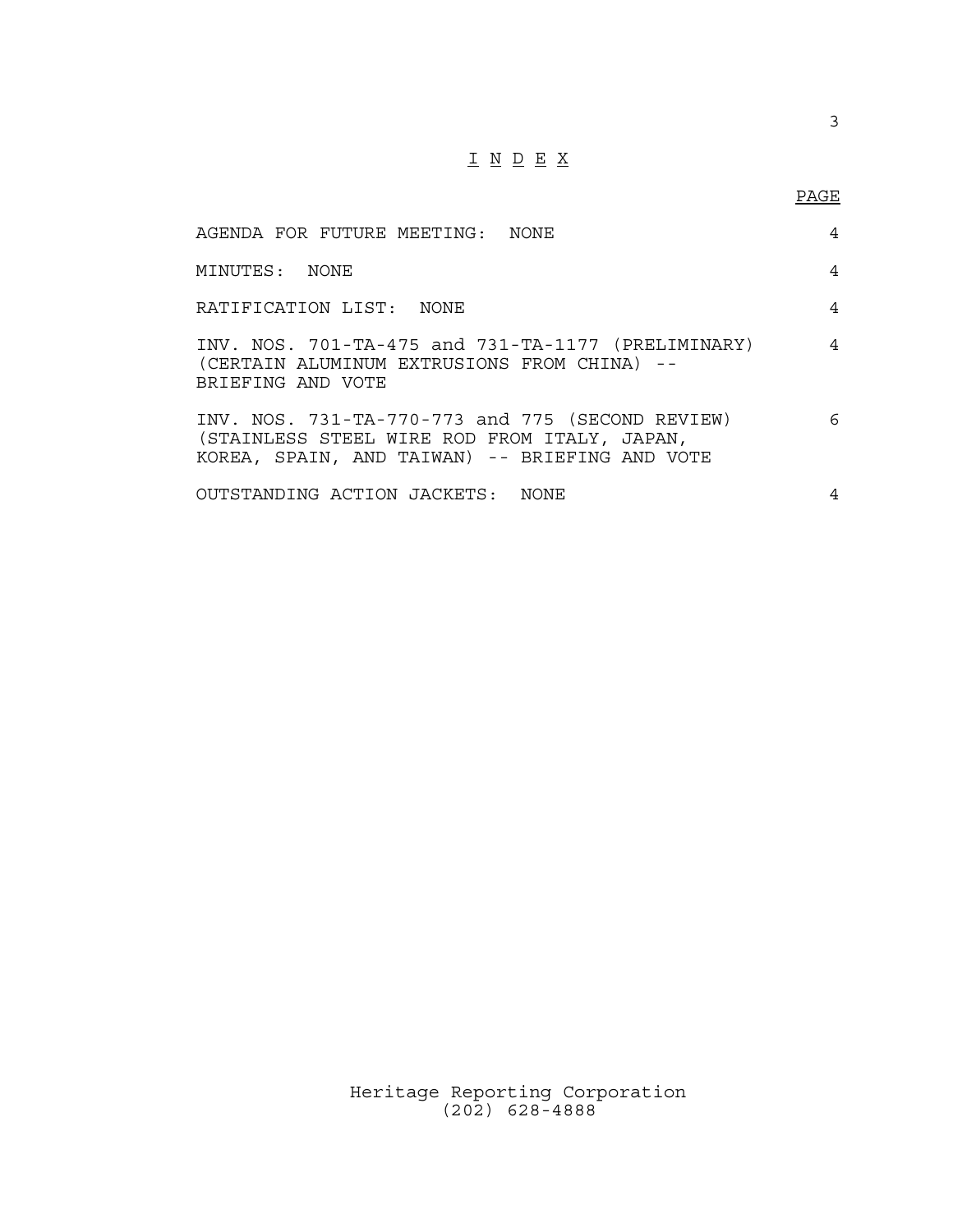| 1  | $\underline{P} \underline{R} \underline{O} \underline{C} \underline{E} \underline{E} \underline{D} \underline{I} \underline{N} \underline{G} \underline{S}$ |
|----|-------------------------------------------------------------------------------------------------------------------------------------------------------------|
| 2  | (10:00 a.m.)                                                                                                                                                |
| 3  | CHAIRMAN ARANOFF: This meeting of the U.S.                                                                                                                  |
| 4  | International Trade Commission will now come to order.                                                                                                      |
| 5  | Welcome to Commissioners Lane and Pinkert,                                                                                                                  |
| 6  | who are participating by telephone.                                                                                                                         |
| 7  | COMMISSIONER LANE: Good morning.                                                                                                                            |
| 8  | COMMISSIONER PINKERT: Good morning.                                                                                                                         |
| 9  | CHAIRMAN ARANOFF: I understand that there                                                                                                                   |
| 10 | are no agendas for future meetings, minutes,                                                                                                                |
| 11 | ratification lists or outstanding action jackets to                                                                                                         |
| 12 | consider.                                                                                                                                                   |
| 13 | Next we turn to the vote in Investigation                                                                                                                   |
| 14 | Nos. 701-TA-475 and 731-TA-1177 (Preliminary), Certain                                                                                                      |
| 15 | Aluminum Extrusions From China.                                                                                                                             |
| 16 | Welcome to Mr. McClure and the staff who                                                                                                                    |
| 17 | participated in these investigations. Are there any                                                                                                         |
| 18 | questions for the staff?                                                                                                                                    |
| 19 | (No response.)                                                                                                                                              |
| 20 | CHAIRMAN ARANOFF: Are there any additions                                                                                                                   |
| 21 | or corrections to the staff report?                                                                                                                         |
| 22 | MR. McCLURE: Jim McClure, Office of                                                                                                                         |
| 23 | Investigation. Chairman Aranoff, there are no                                                                                                               |
| 24 | additions or corrections to the report. It may be                                                                                                           |
| 25 | approved as it stands.                                                                                                                                      |
|    | Heritage Reporting Corporation                                                                                                                              |

(202) 628-4888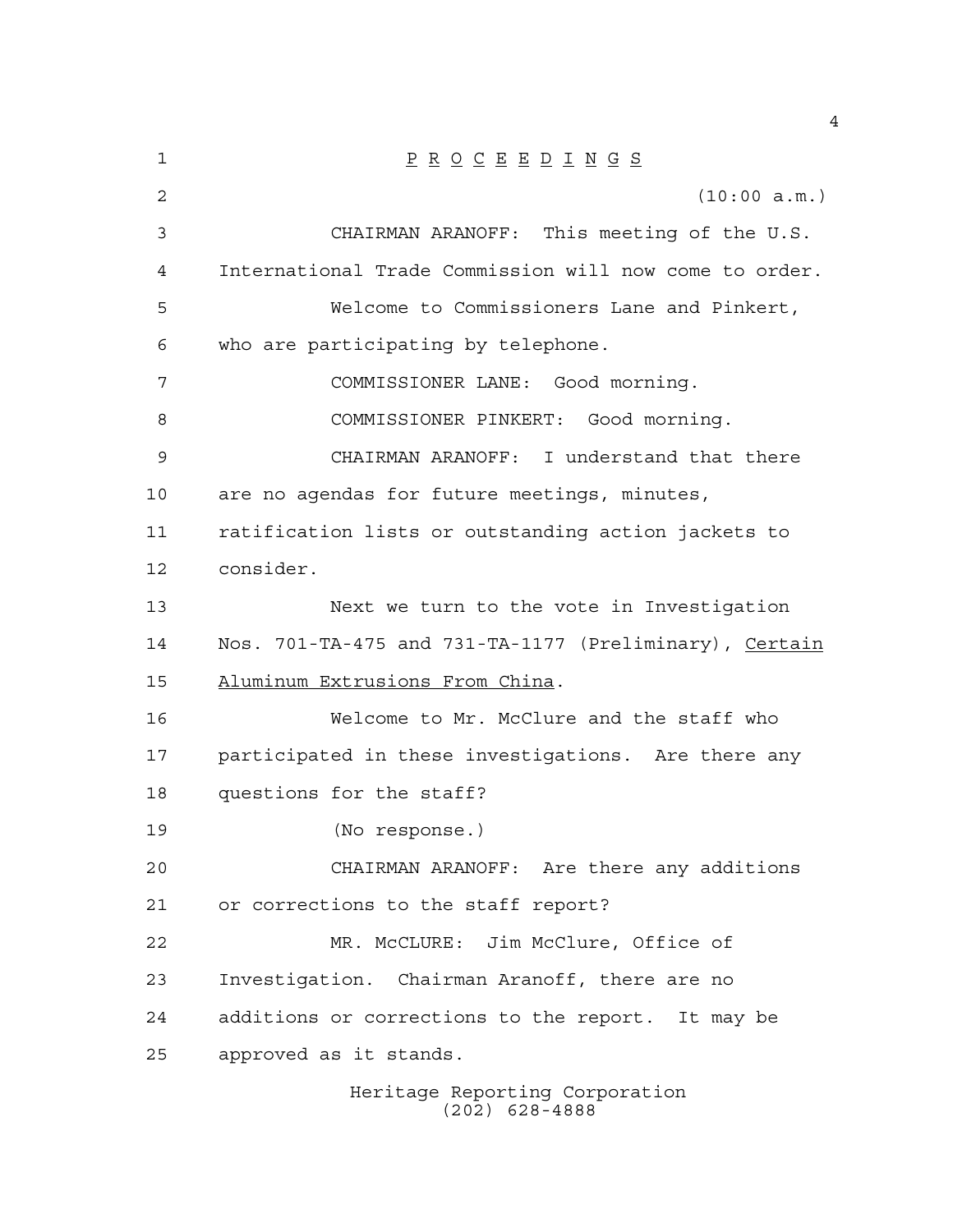CHAIRMAN ARANOFF: Is there any objection to approval of the staff report? (No response.) CHAIRMAN ARANOFF: Hearing none, it is approved. Madam Secretary, will you please call the roll? MS. ABBOTT: Commissioner Aranoff? CHAIRMAN ARANOFF: I vote in the affirmative. MS. ABBOTT: Commissioner Pinkert? COMMISSIONER PINKERT: I vote in the affirmative. MS. ABBOTT: Commissioner Lane? COMMISSIONER LANE: I vote in the affirmative. MS. ABBOTT: Commissioner Pearson? VICE CHAIRMAN PEARSON: I vote in the affirmative. MS. ABBOTT: Commissioner Williamson? COMMISSIONER WILLIAMSON: I vote in the affirmative. MS. ABBOTT: Commissioner Okun? COMMISSIONER OKUN: I vote in the affirmative. MS. ABBOTT: Madam Chairman, the Commission Heritage Reporting Corporation (202) 628-4888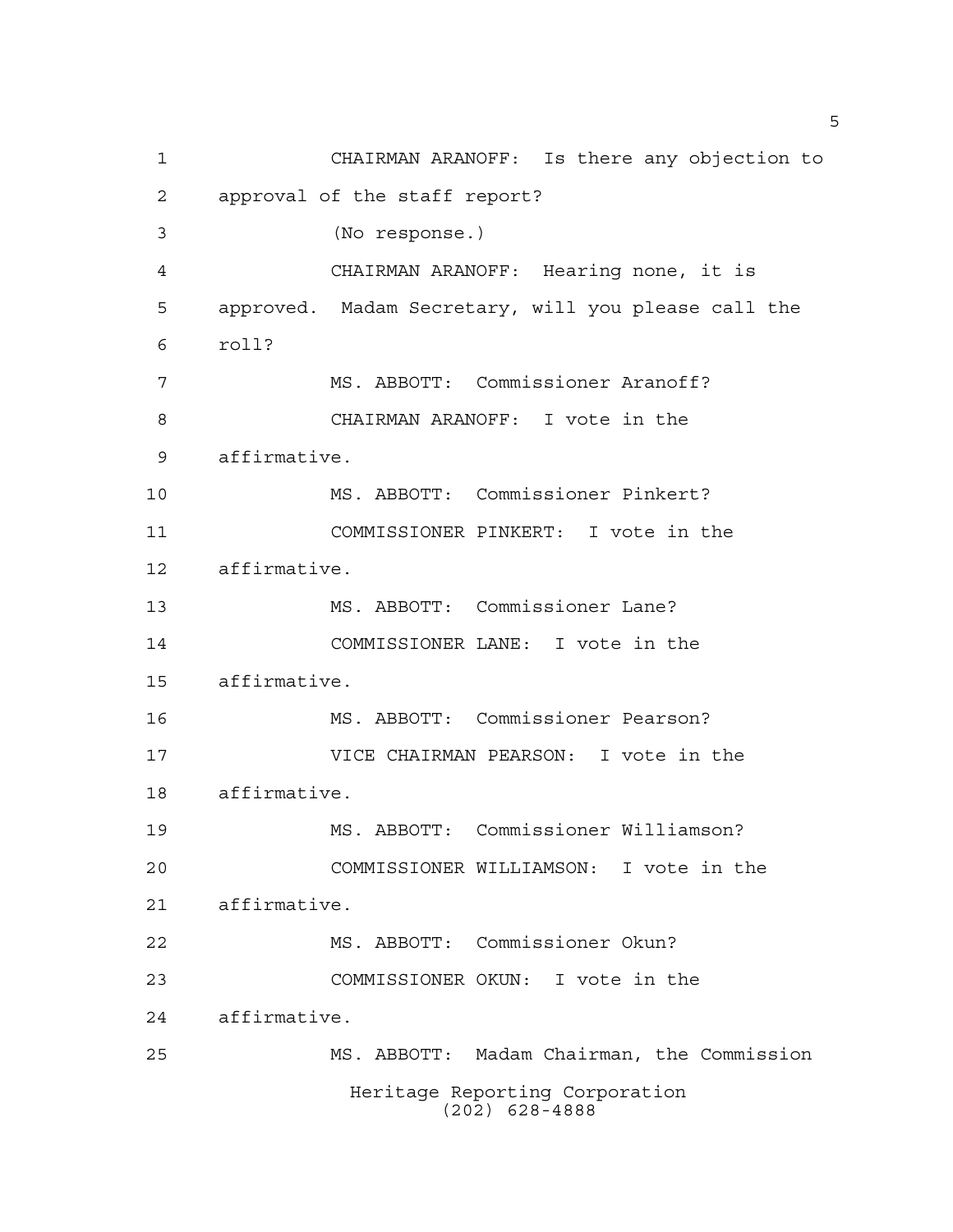has reached affirmative determinations in these investigations.

 CHAIRMAN ARANOFF: Thank you, Madam Secretary.

 Further information regarding these determinations will be in the press release. Commissioners' opinions are currently scheduled to be transmitted to the Department of Commerce on or before May 24, 2010.

 Thank you to all the staff who participated in these investigations. We will now take a moment so that staff for the second vote can come up to the table.

(Pause.)

 CHAIRMAN ARANOFF: Next we turn to the vote in Investigation Nos. 731-TA-770-773 and 775 (Second Review), Stainless Steel Wire Rod From Italy, Japan, 18 Korea, Spain, and Taiwan.

 Welcome to Mr. Corkran and the staff who participated in these investigations. Are there any questions for the staff?

(No response.)

 CHAIRMAN ARANOFF: Are there any additions or corrections to the staff report? MR. CORKRAN: Douglas Corkran, Office of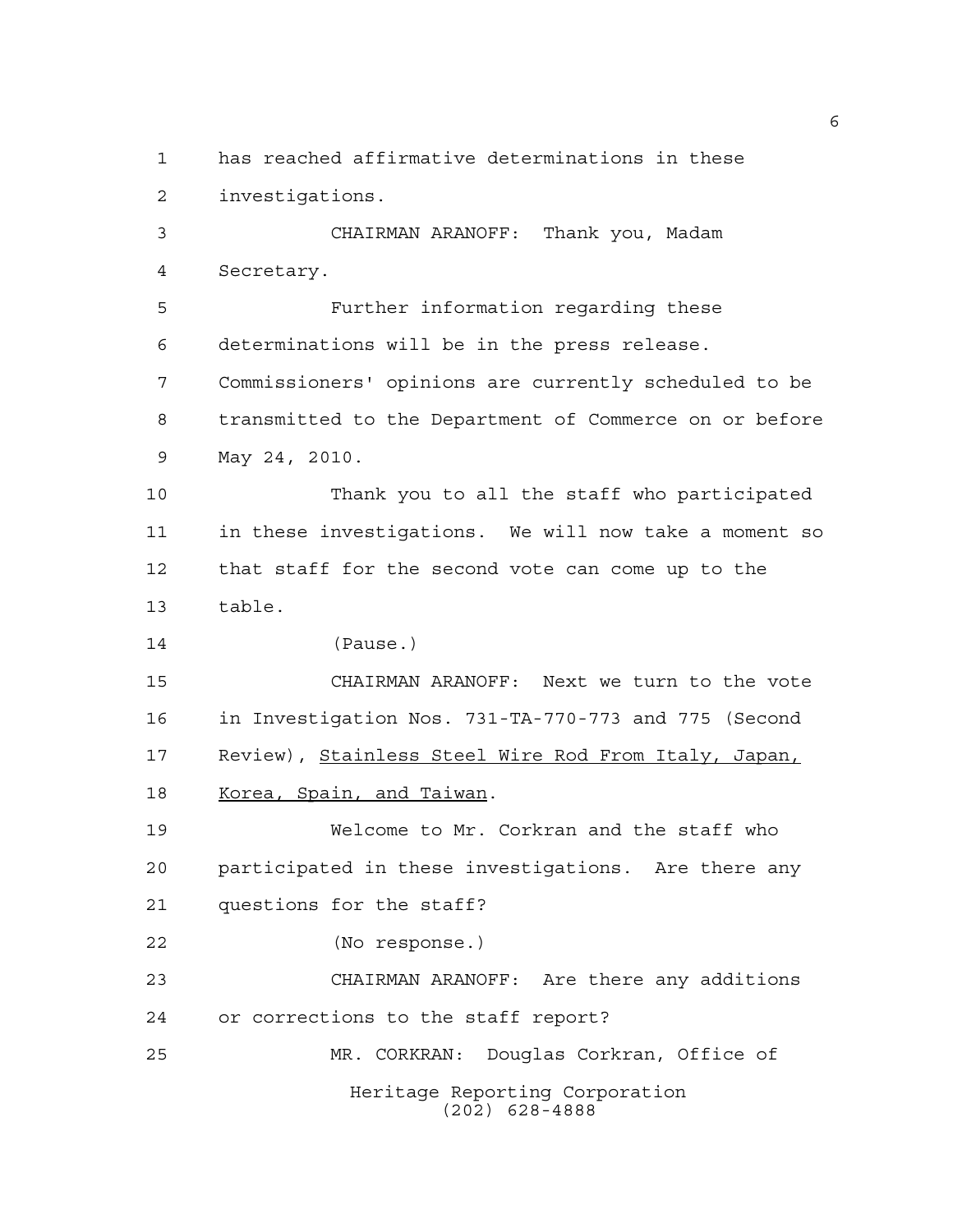Investigations. Thank you, Madam Chairman. Staff has no additions or corrections to the staff report. CHAIRMAN ARANOFF: Is there any objection to approval of the staff report? (No response.) CHAIRMAN ARANOFF: Hearing none, it is approved. Madam Secretary, will you please call the roll? MS. ABBOTT: Commissioner Pinkert? COMMISSIONER PINKERT: I vote in the affirmative as to all countries. MS. ABBOTT: Commissioner Pearson? VICE CHAIRMAN PEARSON: I vote in the affirmative with respect to Japan and Taiwan and in the negative with respect to Italy, Korea and Spain. MS. ABBOTT: Commissioner Aranoff? CHAIRMAN ARANOFF: I vote in the negative with respect to imports from Italy and in the affirmative with respect to imports from all other countries. MS. ABBOTT: Commissioner Lane? COMMISSIONER LANE: I vote in the affirmative as to all countries. MS. ABBOTT: Commissioner Okun? Heritage Reporting Corporation (202) 628-4888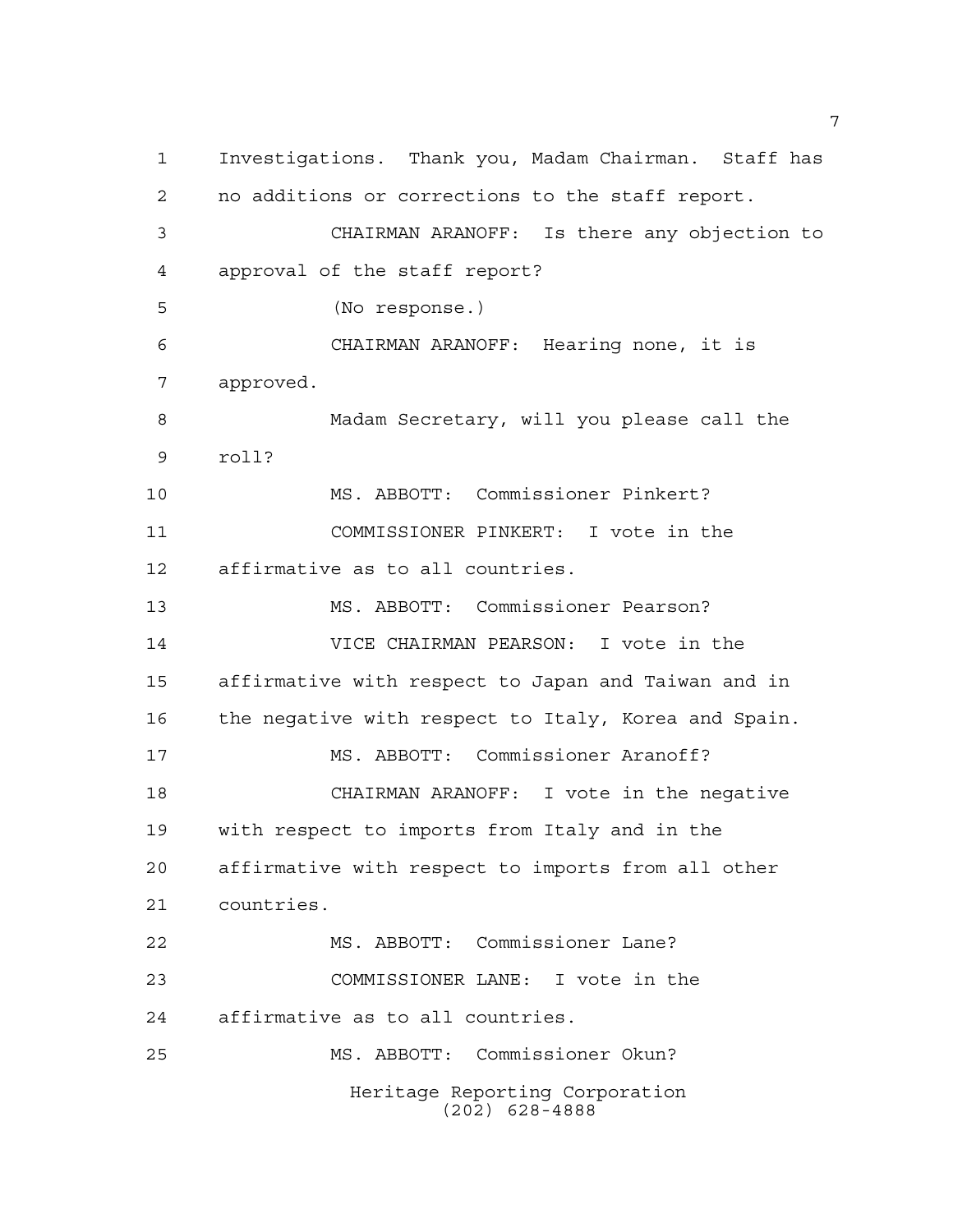COMMISSIONER OKUN: I vote in the affirmative with respect to imports from Japan and Taiwan. I vote in the negative with respect to imports from Italy, Korea and Spain. MS. ABBOTT: Commissioner Williamson? COMMISSIONER OKUN: I vote in the affirmative with respect to all countries. MS. ABBOTT: Madam Chairman, the Commission has reached affirmative determinations in all investigations. CHAIRMAN ARANOFF: Thank you, Madam Secretary. Further information regarding these determinations will be in the press release. Commissioners' opinions are currently scheduled to be transmitted to the Department of Commerce on or before May 28, 2010. Thank you to all the staff who participated in these investigations. Seeing that there is no other business before the Commission, this meeting is adjourned. (Whereupon, at 10:03 a.m., the Commission meeting in the above-entitled matter was concluded.)  $24 /$ //

> Heritage Reporting Corporation (202) 628-4888